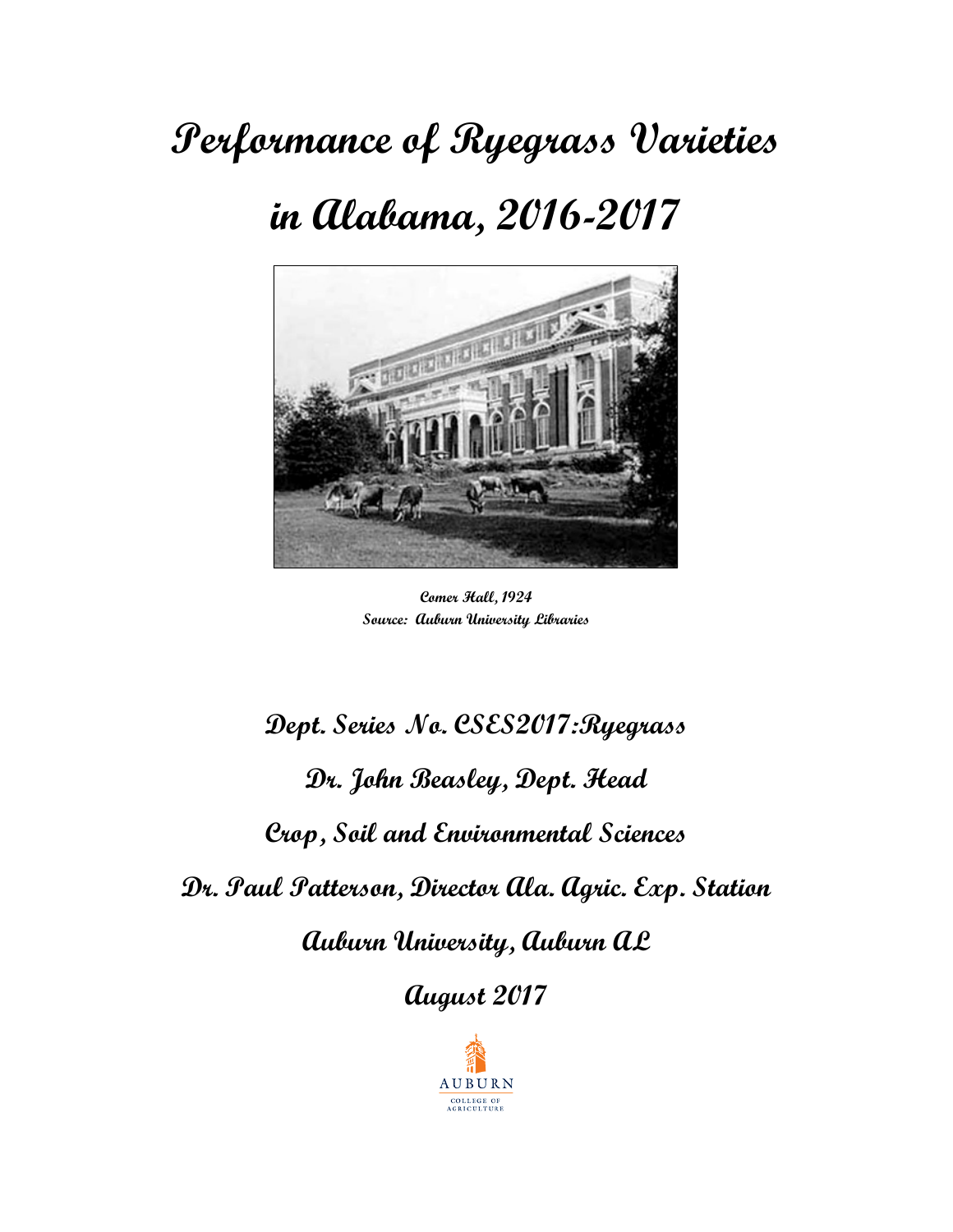

### **Performance of Ryegrass Varieties in Alabama, 2016‐2017 K. M. Glass, D. Delaney, and J. Brasher**

**Agric. Program Assoc.; Extension Specialist; Res. & Ext. Assoc., resp. Auburn University, AL 36849** 

The Alabama Experiment Station system evaluates variety performance of several crop species each year. Ryegrass studies were conducted in 2016 through 2017 at four locations across the state representing the northeast, central, southeast, and southwestern regions. The entries evaluated are chosen by private company, university, and federal staff. It is the mission of the experiment station to evaluate and present the data in a fair, unbiased manner that can be used by all sectors of industry and education.

| Seed Sources for the 2016-17 Ryegrass Variety Trials                |
|---------------------------------------------------------------------|
|                                                                     |
| Allied Seed LLC, Macon, Missouri                                    |
| Fria                                                                |
| Barenbrug USA, Tangent, Oregon                                      |
| Jumbo; Maximus; BAR LM 14167-1*; BAR LM 14167-4*;                   |
| BAR LM 15425*; BAR LM 15426*; BAR LM 15476*                         |
| DLF Pickseed USA, Halsey Oregon                                     |
| Andes; Kodiak; McKinley                                             |
| Local Source, Opelika, AL                                           |
| Gulf                                                                |
| OreGro Seeds, Inc., Albany, Oregon                                  |
| Diamond T; Flying A; TAMTBO; Winterhawk; Double Diamond; Triangle T |
| Pennington Seed, Inc., Madison, Georgia                             |
| Passerel Plus; PS12*; PS15*                                         |
| Smith Seed Services, Halsey, Oregon                                 |
| Attain; Big Boss; SARG-FL*                                          |
| The Wax Company, LLC, Amory, Mississippi                            |
| Jackson; Marshall; WAX ME-94; WAX ME-4; Nelson; M2CVS; WMWL*        |
| The University of Georgia, Athens                                   |
| Grazer; GALM 1401*; GALM 1402*; GALM 1403*;                         |
| GALM 1501*; GALM 1502*; GALM 1503*;                                 |
| GALM 1513M*; GALM 1514A*; GALM 1515F*                               |

\* Experimental varieties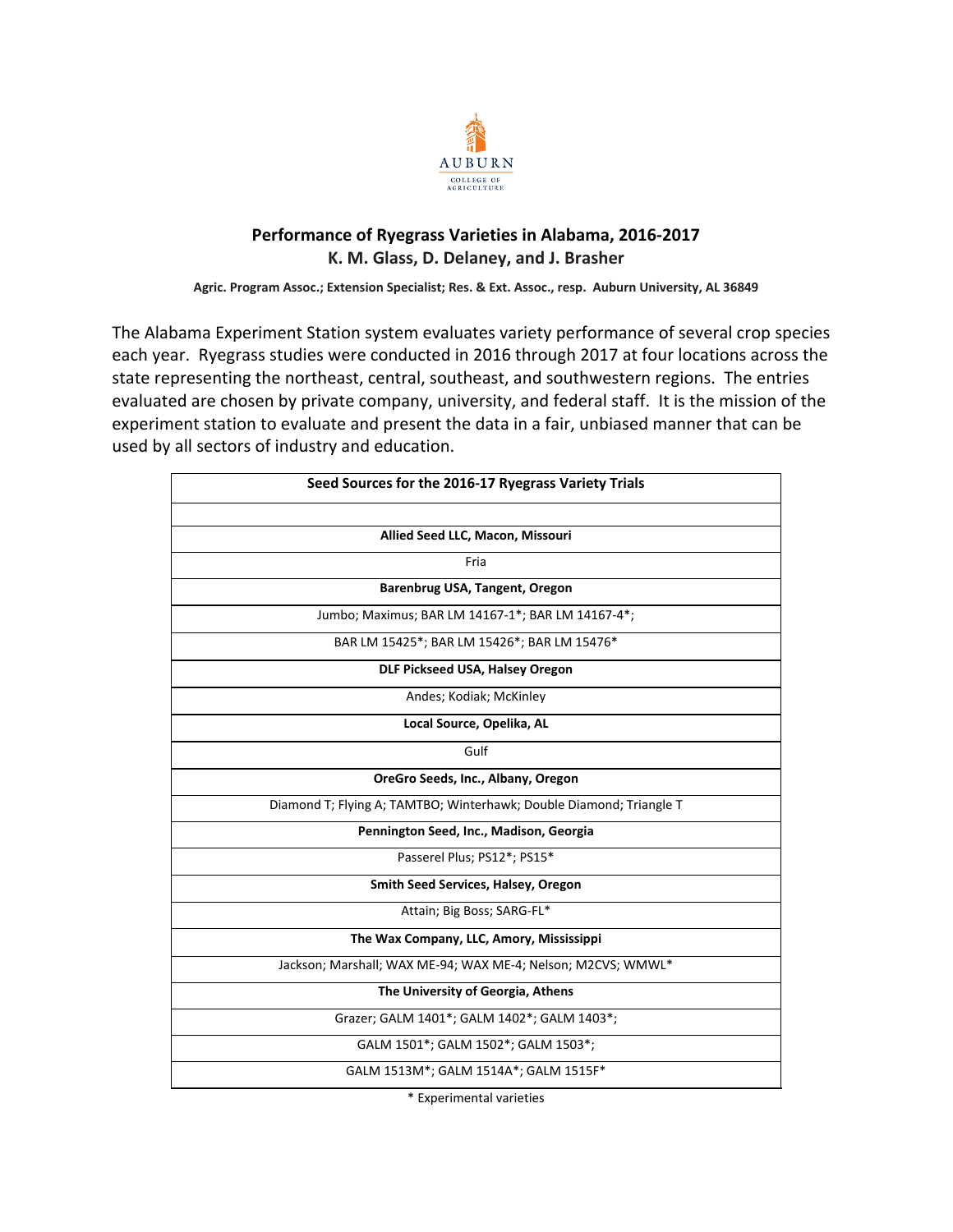#### **Methods**

Ryegrass entries were seeded at 20 lb/acre in 7‐inch rows (Table 1). Plots were 5 x 20 ft with four replications of each entry arranged in a randomized complete block experimental design. The 2016 – 2017 trials were conducted at the Gulf Coast Research and Extension Center, Fairhope; E.V. Smith Research Center, Plant Breeding Unit, Tallassee; Sand Mountain Research and Extension Center, Crossville; and the Wiregrass Research and Extension Center, Headland.

Soil fertility was maintained at each location according to Auburn University soil test recommendations. At planting, nitrogen was applied at 50 lb/acre, with an additional 50 lb/acre N applied after each cutting. When the ryegrass reached a height of 6 to 10 inches, a flail harvester was used to cut the plants to 1 to 2 inches. According to the location, a section 32- or 49-in wide X 20 ft long from each plot was harvested. Dry matter yield was determined by drying subsamples from each variety and then calculated using fresh and dry weights.

At Crossville, the number of cuttings was reduced due to extremely wet conditions.

|            |                                              |           | <b>Trial Years</b> |             |
|------------|----------------------------------------------|-----------|--------------------|-------------|
| Location   | Alabama Exp. Station & soil texture          | 2014-2015 | 2015-2016          | 2016-2017   |
|            |                                              |           | (planting date)    |             |
| Crossville | Sand Mountain Research & Ext. Center         | 25-Sep-14 | 24-Sep-15          | 22-Nov-16   |
|            | Hartselle fine sandy loam                    |           |                    |             |
| Fairhope   | <b>Gulf Coast Research &amp; Ext. Center</b> | 23-Sep-14 | 22-Sep-15          | 7-Oct-16    |
|            | Malbis fine sandy loam                       |           |                    |             |
| Headland   | Wiregrass Research & Ext. Center             | 25-Sep-14 | 25-Sep-15          | $4$ -Oct-16 |
|            | Dothan fine sandy loam                       |           |                    |             |
| Tallassee  | Plant Breeding Unit, E.V. Smith Res. Ctr.    | 17-Sep-14 | 23-Sep-15          | 17-Oct-16   |
|            | Cahaba fine sandy loam                       |           |                    |             |
|            |                                              |           |                    |             |

**Table 1. Planting dates and soil textures for Alabama ryegrass trial locations.**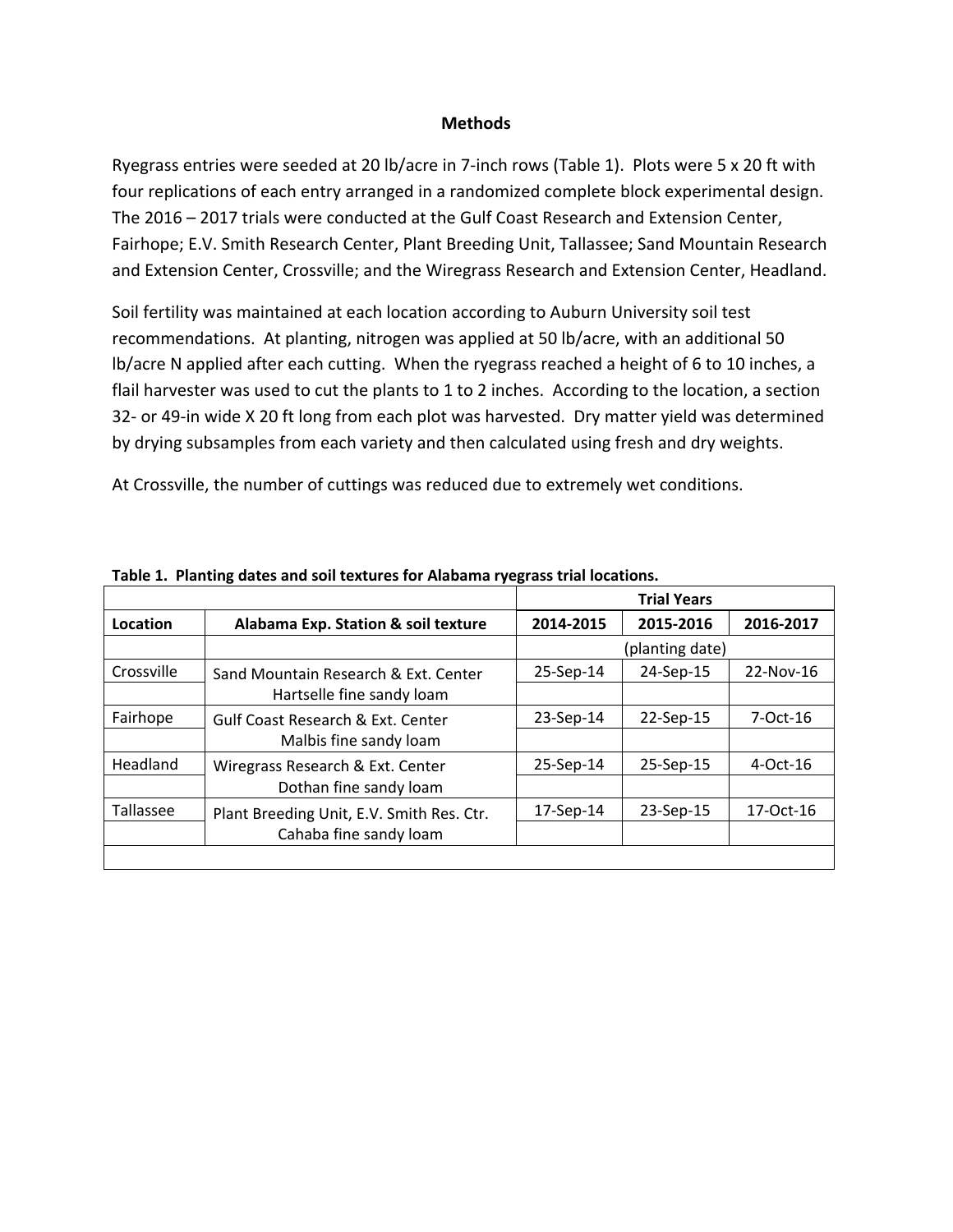### **Performance of Annual Ryegrass Varieties in Alabama, 2017**

*Some varieties tested are considered experimental and are not currently available for retail sale. Inclusion in these trials is not a guarantee of performance or yield; rather, our data shows how the varieties performed at a specific location under specific environmental conditions.* 

#### **Tables**

#### **2016‐2017 Dry matter yields**

Table 2. Gulf Coast Research & Extension Center, Fairhope, 2017 Table 3. Plant Breeding Unit, E.V. Smith Research Center, Tallassee, 2017 Table 4. Sand Mountain Research & Extension Center, Crossville, 2017 Table 5. Wiregrass Research & Extension Center, Headland, 2017

#### **1‐, 2‐, and 3‐year average yields**

Table 6. Gulf Coast Research & Extension Center, Fairhope, 2015 ‐ 2017 Table 7. Plant Breeding Unit, E.V. Smith Research Center, Tallassee, 2015 ‐ 2017 Table 8. Sand Mountain Research & Extension Center, Crossville, 2015 ‐ 2017 Table 9. Wiregrass Research & Extension Center, Headland, 2015 – 2017

#### **Yield distribution X harvest date**

Table 10. Gulf Coast Research & Extension Center, Fairhope, 2017

Table 11. Plant Breeding Unit, E.V. Smith Research Center, Tallassee, 2017

Table 12. Sand Mountain Research & Extension Center, Crossville, 2017

Table 13. Wiregrass Research & Extension Center, Headland, 2017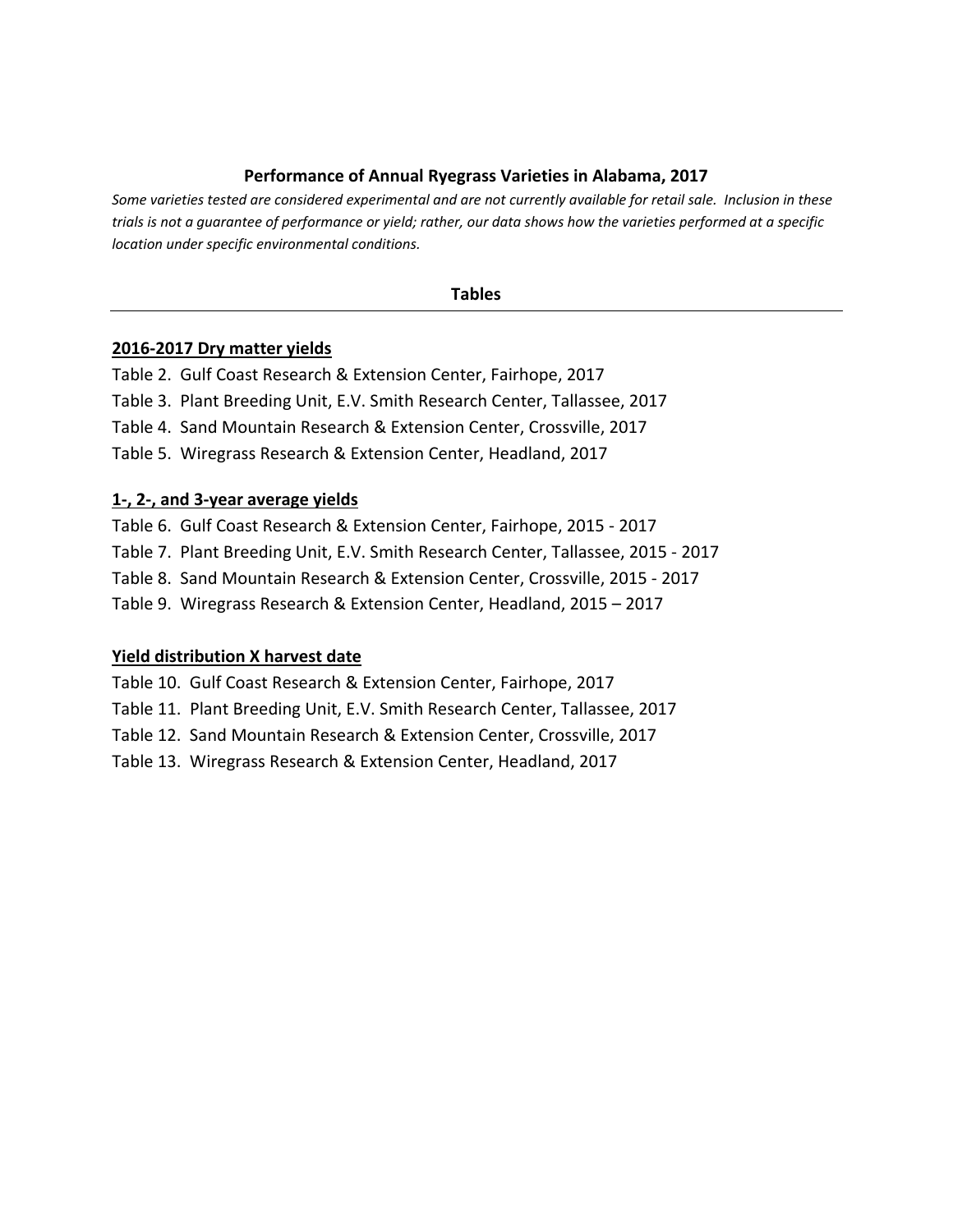|                       | Table 2. Gulf Coast Research & Extension Center - Fairhope, AL |          |                                    |          |        |
|-----------------------|----------------------------------------------------------------|----------|------------------------------------|----------|--------|
| <b>Planting Date:</b> |                                                                |          |                                    |          |        |
| 10/7/2016             |                                                                |          | Dry Matter Yield by Harvest Timing |          |        |
|                       | First                                                          | Second   | <b>Third</b>                       | Fourth   | Season |
| Variety               | 1/31/2017                                                      | 3/2/2017 | 3/30/2017                          | 5/3/2017 | Total  |
|                       |                                                                |          | (Ib/Acre)                          |          |        |
| <b>TAMTBO</b>         | 876                                                            | 1592     | 1980                               | 2381     | 6829   |
| Double Diamond        | 1056                                                           | 1531     | 1781                               | 2347     | 6715   |
| Jumbo                 | 1078                                                           | 1530     | 1896                               | 2166     | 6671   |
| <b>Big Boss</b>       | 917                                                            | 1546     | 1810                               | 2223     | 6497   |
| Wax ME-4              | 937                                                            | 1617     | 1865                               | 2052     | 6471   |
| Nelson                | 1023                                                           | 1479     | 1790                               | 2167     | 6460   |
| Diamond T             | 921                                                            | 1601     | 1817                               | 2101     | 6441   |
| Pennington PS 15      | 1106                                                           | 1481     | 1778                               | 2032     | 6395   |
| <b>BAR LM 15426</b>   | 989                                                            | 1456     | 1834                               | 2111     | 6389   |
| <b>BAR LM 15425</b>   | 1053                                                           | 1434     | 1796                               | 2077     | 6360   |
| GALM1515              | 765                                                            | 1324     | 2076                               | 2123     | 6287   |
| <b>Wax Marshall</b>   | 1045                                                           | 1425     | 1841                               | 1968     | 6278   |
| Attain                | 1001                                                           | 1399     | 1813                               | 2031     | 6245   |
| Triangle T            | 943                                                            | 1356     | 1757                               | 2187     | 6244   |
| BAR LM 14167-4        | 1201                                                           | 1323     | 1634                               | 2078     | 6236   |
| McKinley              | 909                                                            | 1200     | 1862                               | 2230     | 6201   |
| <b>WMWL</b>           | 1035                                                           | 1459     | 1762                               | 1918     | 6174   |
| <b>BAR LM 15476</b>   | 787                                                            | 1270     | 1948                               | 2147     | 6153   |
| Winterhawk            | 902                                                            | 1436     | 1880                               | 1920     | 6138   |
| Wax ME-94             | 826                                                            | 1384     | 1812                               | 2074     | 6096   |
| GALM1503              | 896                                                            | 1311     | 1791                               | 2089     | 6088   |
| Flying A              | 1043                                                           | 1390     | 1787                               | 1862     | 6082   |
| Passerel Plus         | 910                                                            | 1342     | 1768                               | 2042     | 6061   |
| SARG-FL               | 879                                                            | 1385     | 1800                               | 1994     | 6058   |
| GALM1501              | 847                                                            | 1332     | 1845                               | 1999     | 6024   |
| GALM1403              | 917                                                            | 1376     | 1732                               | 1993     | 6018   |
| Pennington PS 12      | 923                                                            | 1308     | 1573                               | 2151     | 5955   |
| BAR LM 14167-1        | 948                                                            | 1260     | 1721                               | 2024     | 5952   |
| Jackson               | 845                                                            | 1513     | 1819                               | 1702     | 5879   |
| Wax M2CVS             | 846                                                            | 1463     | 1596                               | 1956     | 5862   |
| GALM1514              | 752                                                            | 1207     | 1925                               | 1976     | 5860   |
| <b>GALM1513</b>       | 792                                                            | 1366     | 1632                               | 2030     | 5821   |
| Kodiak                | 1027                                                           | 1241     | 1684                               | 1837     | 5789   |
| <b>GALM1502</b>       | 998                                                            | 1201     | 1588                               | 1918     | 5705   |
| Andes                 | 835                                                            | 1258     | 1684                               | 1923     | 5701   |
| <b>GALM1402</b>       | 900                                                            | 1257     | 1660                               | 1878     | 5695   |
| Fria                  | 880                                                            | 1299     | 1708                               | 1729     | 5617   |
| Grazer                | 730                                                            | 1071     | 1606                               | 2144     | 5551   |
| GA LM 1401            | 889                                                            | 1057     | 1665                               | 1564     | 5176   |
| Gulf (Local)          | 690                                                            | 753      | 963                                | 1305     | 3711   |
|                       |                                                                |          |                                    |          |        |
| Trial mean            | 923                                                            | 1356     | 1757                               | 2011     | 6071   |
| LSD(0.1)              | 136                                                            | 132      | 147                                | 175      | 603    |
| CV (%)                | 21                                                             | 14       | 12                                 | 12       | 8      |
| Pr>F                  | 0.1266                                                         | 0.0001   | 0.0001                             | 0.0001   | 0.0001 |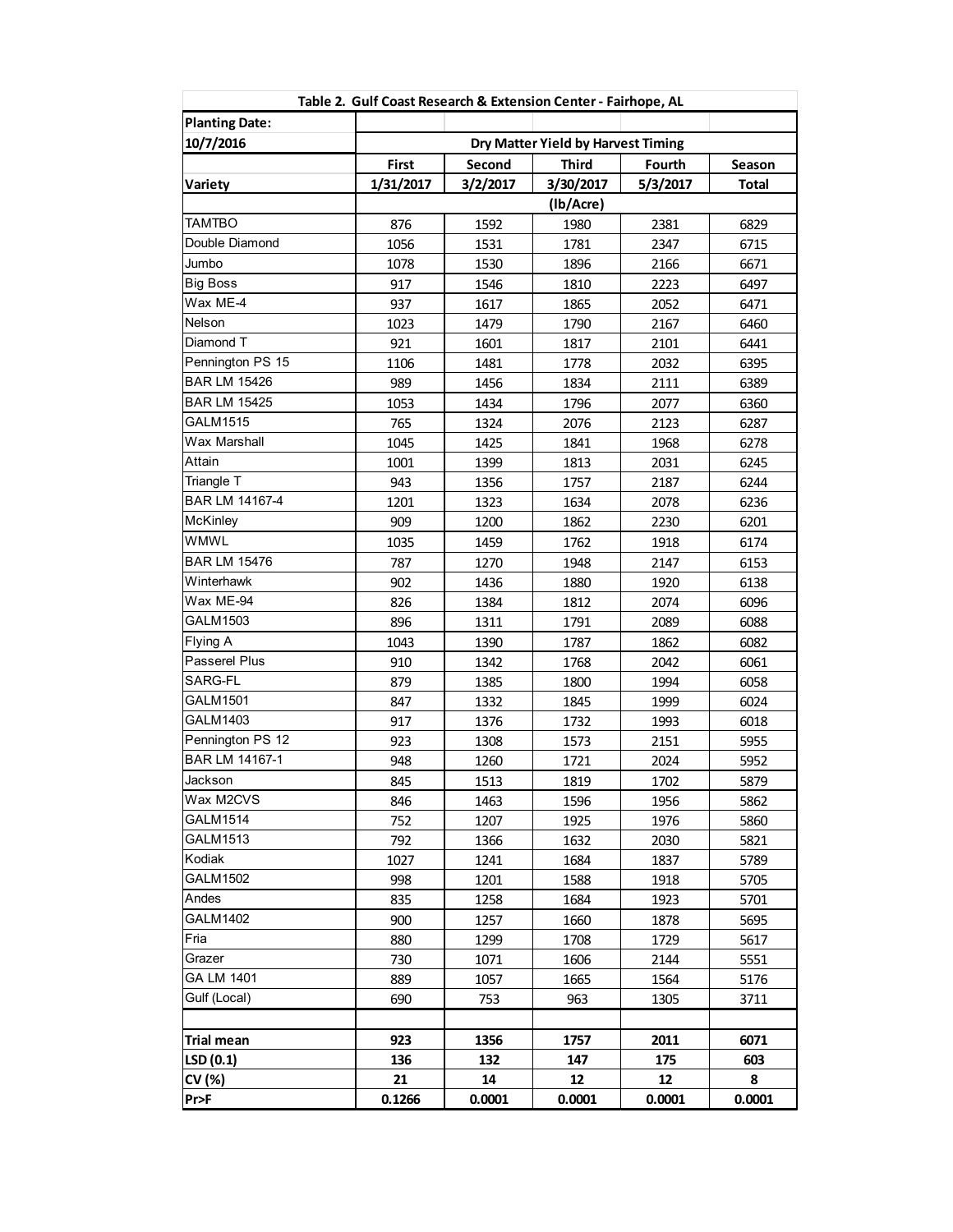| Table 3. Plant Breeding Unit - EV Smith Research & Extension Center - Tallassee, AL |           |          |                                    |           |              |
|-------------------------------------------------------------------------------------|-----------|----------|------------------------------------|-----------|--------------|
| <b>Planting Date:</b>                                                               |           |          |                                    |           |              |
| 10/17/2016                                                                          |           |          | Dry Matter Yield by Harvest Timing |           |              |
|                                                                                     | First     | Second   | <b>Third</b>                       | Fourth    | Season       |
| Variety                                                                             | 1/12/2017 | 2/1/2017 | 3/6/2017                           | 4/10/2017 | <b>Total</b> |
|                                                                                     |           |          | (Ib/Acre)                          |           |              |
| Wax ME-4                                                                            | 320       | 219      | 1928                               | 1946      | 4413         |
| Triangle T                                                                          | 306       | 415      | 1679                               | 1978      | 4379         |
| <b>GALM1502</b>                                                                     | 79        | 182      | 1691                               | 2226      | 4178         |
| GALM1403                                                                            | 160       | 309      | 1944                               | 1660      | 4073         |
| Fria                                                                                | 181       | 295      | 1840                               | 1735      | 4050         |
| Passerel Plus                                                                       | 142       | 322      | 1276                               | 2305      | 4045         |
| <b>BAR LM 15425</b>                                                                 | 269       | 562      | 1498                               | 1706      | 4035         |
| <b>GALM1501</b>                                                                     | 190       | 182      | 1928                               | 1690      | 3990         |
| Winterhawk                                                                          | 133       | 170      | 1911                               | 1742      | 3956         |
| GA LM 1401                                                                          | 97        | 194      | 1945                               | 1605      | 3842         |
| <b>TAMTBO</b>                                                                       | 166       | 277      | 1547                               | 1849      | 3839         |
| SARG-FL                                                                             | 189       | 177      | 1994                               | 1455      | 3815         |
| <b>BAR LM 15426</b>                                                                 | 195       | 513      | 1515                               | 1562      | 3785         |
| <b>GALM1402</b>                                                                     | 101       | 231      | 1594                               | 1789      | 3716         |
| <b>WMWL</b>                                                                         | 111       | 390      | 930                                | 2214      | 3644         |
| <b>GALM1515</b>                                                                     | 179       | 435      | 1398                               | 1615      | 3627         |
| Double Diamond                                                                      | 189       | 414      | 1541                               | 1469      | 3614         |
| Kodiak                                                                              | 223       | 226      | 1291                               | 1806      | 3547         |
| BAR LM 14167-4                                                                      | 152       | 329      | 1149                               | 1880      | 3511         |
| Nelson                                                                              | 200       | 341      | 1741                               | 1133      | 3415         |
| GALM1513                                                                            | 136       | 238      | 1374                               | 1657      | 3405         |
| BAR LM 14167-1                                                                      | 58        | 214      | 1506                               | 1608      | 3386         |
| <b>GALM1503</b>                                                                     | 153       | 309      | 1258                               | 1611      | 3331         |
| Wax ME-94                                                                           | 109       | 218      | 1444                               | 1534      | 3306         |
| Diamond T                                                                           | 189       | 339      | 1570                               | 1185      | 3283         |
| <b>McKinley</b>                                                                     | 118       | 270      | 1301                               | 1580      | 3269         |
| Jackson                                                                             | 83        | 292      | 1320                               | 1568      | 3263         |
| Pennington PS 15                                                                    | 182       | 274      | 1343                               | 1435      | 3235         |
| <b>BAR LM 15476</b>                                                                 | 103       | 317      | 1278                               | 1535      | 3232         |
| Jumbo                                                                               | 180       | 368      | 1583                               | 1096      | 3227         |
| Andes                                                                               | 140       | 273      | 1425                               | 1381      | 3219         |
| Pennington PS 12                                                                    | 217       | 553      | 1182                               | 1263      | 3215         |
| Flying A                                                                            | 197       | 425      | 1327                               | 1154      | 3103         |
| <b>Big Boss</b>                                                                     | 177       | 421      | 1358                               | 1068      | 3024         |
| Attain                                                                              | 201       | 370      | 1100                               | 1316      | 2988         |
| Wax Marshall                                                                        | 192       | 200      | 1338                               | 1248      | 2978         |
| Grazer                                                                              | 86        | 247      | 1009                               | 1578      | 2919         |
| Gulf (Local)                                                                        | 46        | 121      | 768                                | 1900      | 2836         |
| Wax M2CVS                                                                           | 124       | 240      | 1171                               | 1226      | 2760         |
| <b>GALM1514</b>                                                                     | 99        | 369      | 1089                               | 1156      | 2712         |
|                                                                                     |           |          |                                    |           |              |
| <b>Trial mean</b>                                                                   | 159       | 306      | 1452                               | 1587      | 3504         |
| LSD(0.1)                                                                            | 55        | 103      | 341                                | 495       | 1200         |
| CV (%)                                                                              | 49        | 48       | 33                                 | 44        | 29           |
| Pr>F                                                                                | 0.0001    | 0.0012   | 0.0367                             | 0.7916    | 0.8388       |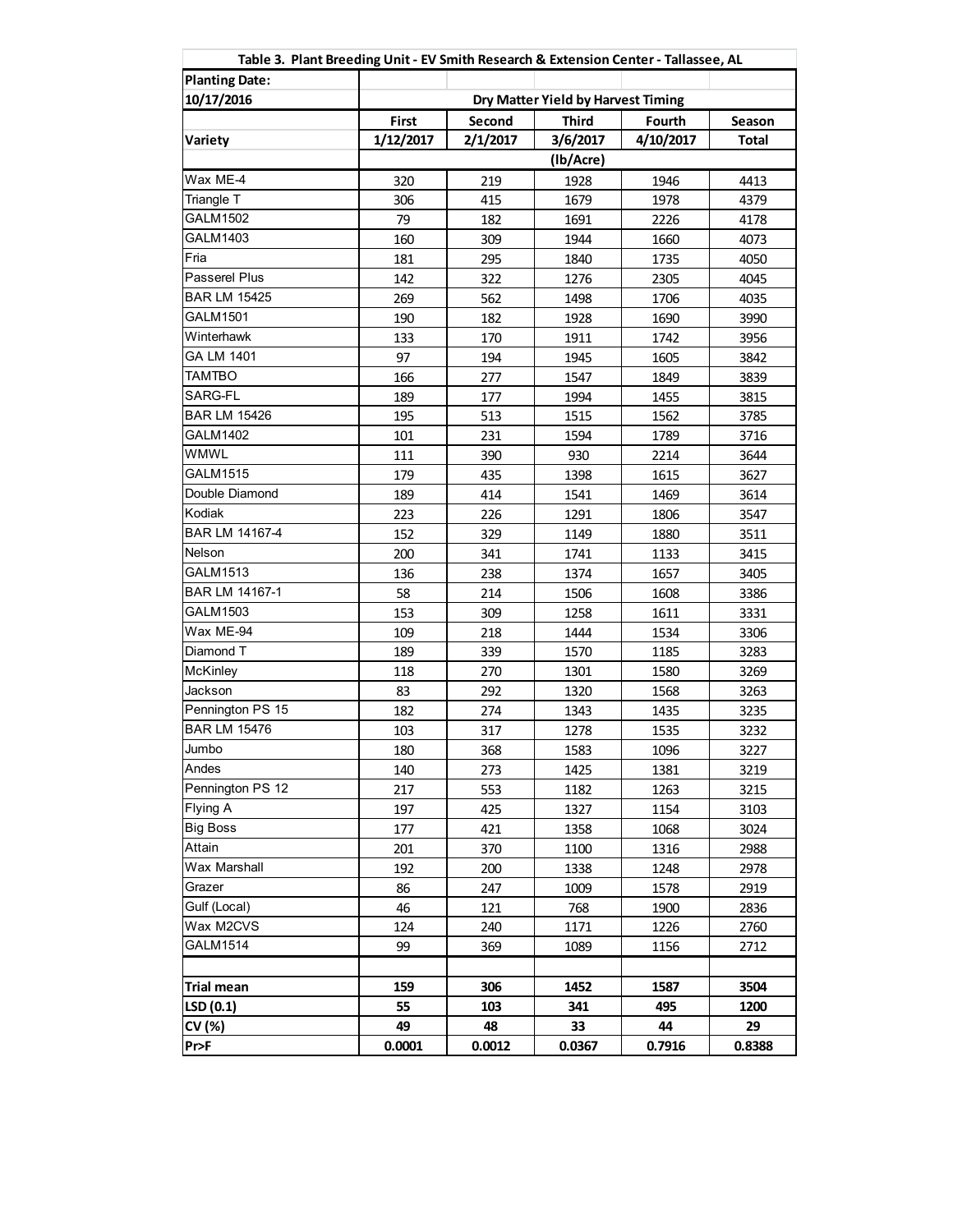| Table 4. Sand Mountain Research & Extension Center - Crossville, AL |           |                                    |              |
|---------------------------------------------------------------------|-----------|------------------------------------|--------------|
| <b>Planting Date:</b>                                               |           |                                    |              |
| 11/22/2016                                                          |           | Dry Matter Yield by Harvest Timing |              |
|                                                                     | First     | Second                             | Season       |
| Variety                                                             | 4/10/2017 | 5/3/2017                           | <b>Total</b> |
|                                                                     |           | (Ib/Acre)                          |              |
| Wax M2CVS                                                           | 4592      | 5734                               | 10326        |
| Wax ME-4                                                            | 2875      | 6773                               | 9649         |
| <b>WMWL</b>                                                         | 3029      | 6529                               | 9558         |
| Wax ME-94                                                           | 3065      | 6411                               | 9477         |
| Jackson                                                             | 2144      | 7234                               | 9378         |
| Fria                                                                | 2750      | 6509                               | 9259         |
| <b>GALM1402</b>                                                     | 2561      | 6631                               | 9192         |
| Pennington PS 15                                                    | 3222      | 5923                               | 9145         |
| Nelson                                                              | 3437      | 5554                               | 8991         |
| GALM1503                                                            | 2983      | 5959                               | 8942         |
| <b>BAR LM 15476</b>                                                 | 3375      | 5552                               | 8927         |
| GALM1403                                                            | 2649      | 6253                               | 8902         |
| SARG-FL                                                             | 3214      | 5666                               | 8881         |
| <b>Wax Marshall</b>                                                 | 2471      | 6344                               | 8815         |
| Kodiak                                                              | 2997      | 5611                               | 8608         |
| <b>BAR LM 15425</b>                                                 | 3382      | 5221                               | 8603         |
| Triangle T                                                          | 2847      | 5726                               | 8573         |
| McKinley                                                            | 2709      | 5848                               | 8557         |
| <b>GALM1515</b>                                                     | 2894      | 5585                               | 8479         |
| Winterhawk                                                          | 2251      | 6150                               | 8400         |
| <b>TAMTBO</b>                                                       | 2956      | 5403                               | 8359         |
| Pennington PS 12                                                    | 2888      | 5405                               | 8292         |
| GALM1513                                                            | 2638      | 5574                               | 8211         |
| Passerel Plus                                                       | 2187      | 6015                               | 8202         |
| Grazer                                                              | 1934      | 6101                               | 8036         |
| Attain                                                              | 2981      | 5033                               | 8015         |
| Andes                                                               | 2459      | 5543                               | 8002         |
| <b>Big Boss</b>                                                     | 2882      | 5114                               | 7995         |
| Diamond T                                                           | 2786      | 5155                               | 7941         |
| Jumbo                                                               | 2487      | 5394                               | 7881         |
| BAR LM 14167-4                                                      | 2506      | 5182                               | 7689         |
| <b>GALM1514</b>                                                     | 2622      | 5056                               | 7678         |
| <b>BAR LM 15426</b>                                                 | 2344      | 5322                               | 7666         |
| GALM1502                                                            | 2860      | 4804                               | 7665         |
| <b>GALM1501</b>                                                     | 2868      | 4617                               | 7485         |
| Flying A                                                            | 2836      | 4539                               | 7375         |
| Double Diamond                                                      | 2589      | 4735                               | 7325         |
| BAR LM 14167-1                                                      | 2648      | 4642                               | 7290         |
| Gulf (Local)                                                        | 2296      | 4239                               | 6535         |
| GA LM 1401                                                          | 2062      | 4338                               | 6400         |
|                                                                     |           |                                    |              |
| Trial mean                                                          | 2782      | 5586                               | 8368         |
| LSD(0.1)                                                            | 578       | 1011                               | 2049         |
| CV (%)                                                              | 29        | 26                                 | 21           |
| Pr>F                                                                | 0.1520    | 0.5628                             | 0.6089       |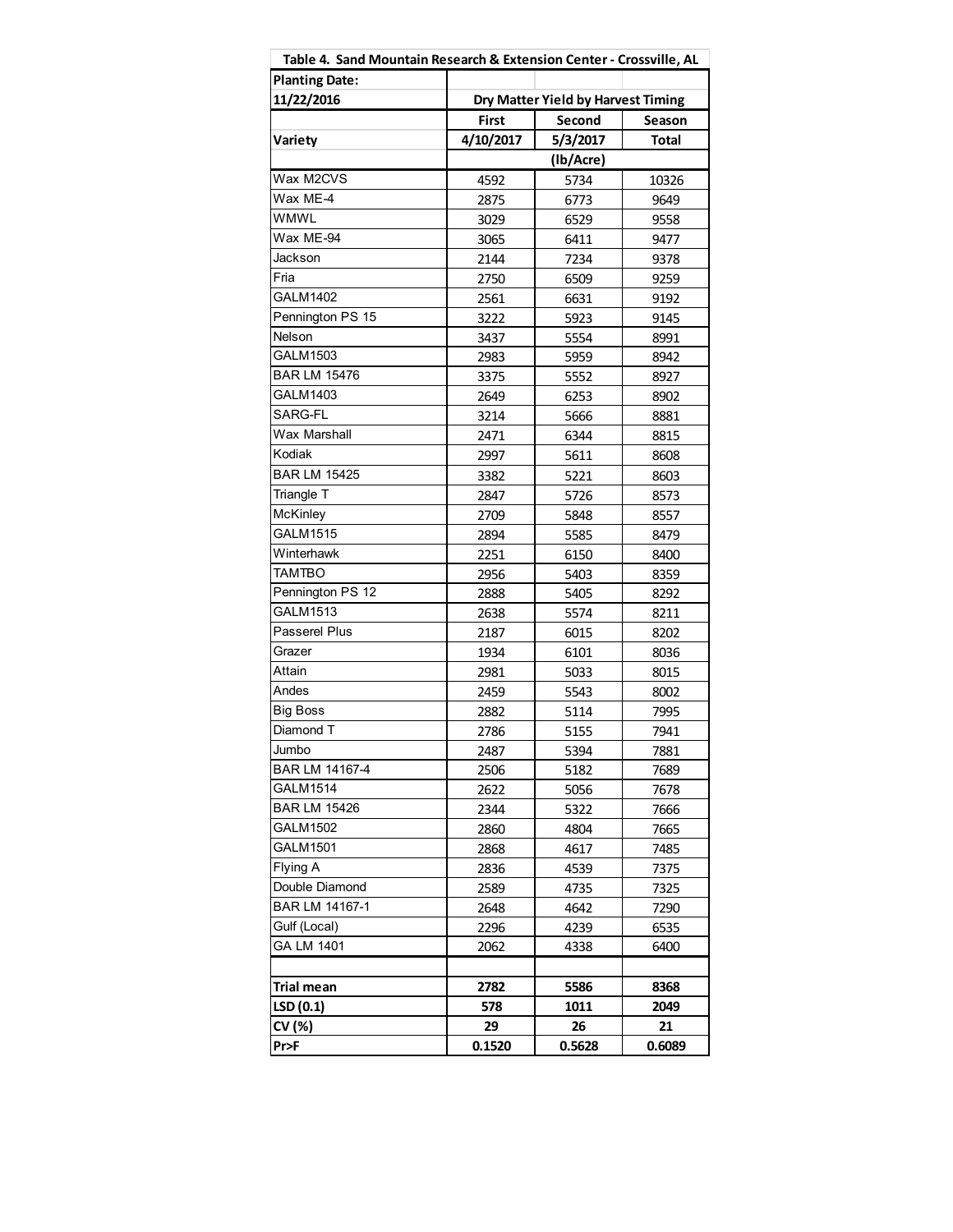| Table 5. Wiregrass Research & Extension Center - Headland, AL |              |                                    |              |              |
|---------------------------------------------------------------|--------------|------------------------------------|--------------|--------------|
| <b>Planting Date:</b>                                         |              |                                    |              |              |
| 10/4/2016                                                     |              | Dry Matter Yield by Harvest Timing |              |              |
|                                                               | <b>First</b> | Second                             | <b>Third</b> | Season       |
| Variety                                                       | 1/12/2017    | 2/17/2017                          | 3/24/2017    | <b>Total</b> |
|                                                               |              | (Ib/Acre)                          |              |              |
| Jumbo                                                         | 262          | 1897                               | 2590         | 4749         |
| Wax ME-4                                                      | 342          | 1954                               | 2393         | 4688         |
| Nelson                                                        | 266          | 1988                               | 2409         | 4662         |
| <b>BAR LM 15426</b>                                           | 338          | 1785                               | 2450         | 4574         |
| WMWL                                                          | 256          | 1879                               | 2346         | 4481         |
| <b>Big Boss</b>                                               | 315          | 1740                               | 2382         | 4437         |
| SARG-FL                                                       | 244          | 1738                               | 2446         | 4429         |
| Diamond T                                                     | 295          | 1753                               | 2267         | 4315         |
| Triangle T                                                    | 350          | 1733                               | 2230         | 4313         |
| Wax ME-94                                                     | 226          | 1551                               | 2485         | 4262         |
| Double Diamond                                                | 289          | 1917                               | 1951         | 4157         |
| <b>GALM1515</b>                                               | 291          | 1629                               | 2229         | 4150         |
| BAR LM 14167-4                                                | 181          | 1672                               | 2238         | 4091         |
| <b>GALM1501</b>                                               | 135          | 1405                               | 2539         | 4079         |
| Flying A                                                      | 324          | 1544                               | 2210         | 4078         |
| <b>Wax Marshall</b>                                           | 193          | 1594                               | 2276         | 4063         |
| GA LM 1401                                                    | 144          | 1361                               | 2506         | 4011         |
| <b>TAMTBO</b>                                                 | 270          | 1560                               | 2161         | 3991         |
| Winterhawk                                                    | 169          | 1462                               | 2350         | 3981         |
| Wax M2CVS                                                     | 192          | 1749                               | 1934         | 3875         |
| Fria                                                          | 214          | 1514                               | 2139         | 3867         |
| <b>BAR LM 15476</b>                                           | 76           | 1432                               | 2343         | 3852         |
| <b>GALM1502</b>                                               | 63           | 1396                               | 2243         | 3703         |
| <b>GALM1402</b>                                               | 161          | 1513                               | 1991         | 3664         |
| McKinley                                                      | 146          | 1391                               | 2114         | 3651         |
| <b>BAR LM 15425</b>                                           | 308          | 1607                               | 1708         | 3623         |
| GALM1503                                                      | 267          | 1461                               | 1885         | 3613         |
| Pennington PS 15                                              | 174          | 1345                               | 2080         | 3599         |
| GALM1514                                                      | 59           | 1297                               | 2168         | 3524         |
| Andes                                                         | 202          | 1482                               | 1748         | 3432         |
| Pennington PS 12                                              | 209          | 1548                               | 1614         | 3370         |
| Attain                                                        | 64           | 1187                               | 2071         | 3322         |
| BAR LM 14167-1                                                | 183          | 1374                               | 1718         | 3275         |
| Jackson                                                       | 109          | 1223                               | 1866         | 3199         |
| GALM1403                                                      | 201          | 1421                               | 1475         | 3098         |
| Passerel Plus                                                 | 185          | 1475                               | 1308         | 2967         |
| Grazer                                                        | 96           | 1209                               | 1611         | 2916         |
| <b>GALM1513</b>                                               | 124          | 1228                               | 1366         | 2719         |
| Kodiak                                                        | 113          | 1173                               | 1331         | 2618         |
|                                                               |              |                                    |              |              |
| <b>Trial mean</b>                                             | 206          | 1543                               | 2081         | 3831         |
| LSD(0.1)                                                      | 74           | 259                                | 374          | 960          |
| CV (%)                                                        | 51           | 24                                 | 25           | 21           |
| Pr>F                                                          | 0.0001       | 0.0595                             | 0.0093       | 0.0079       |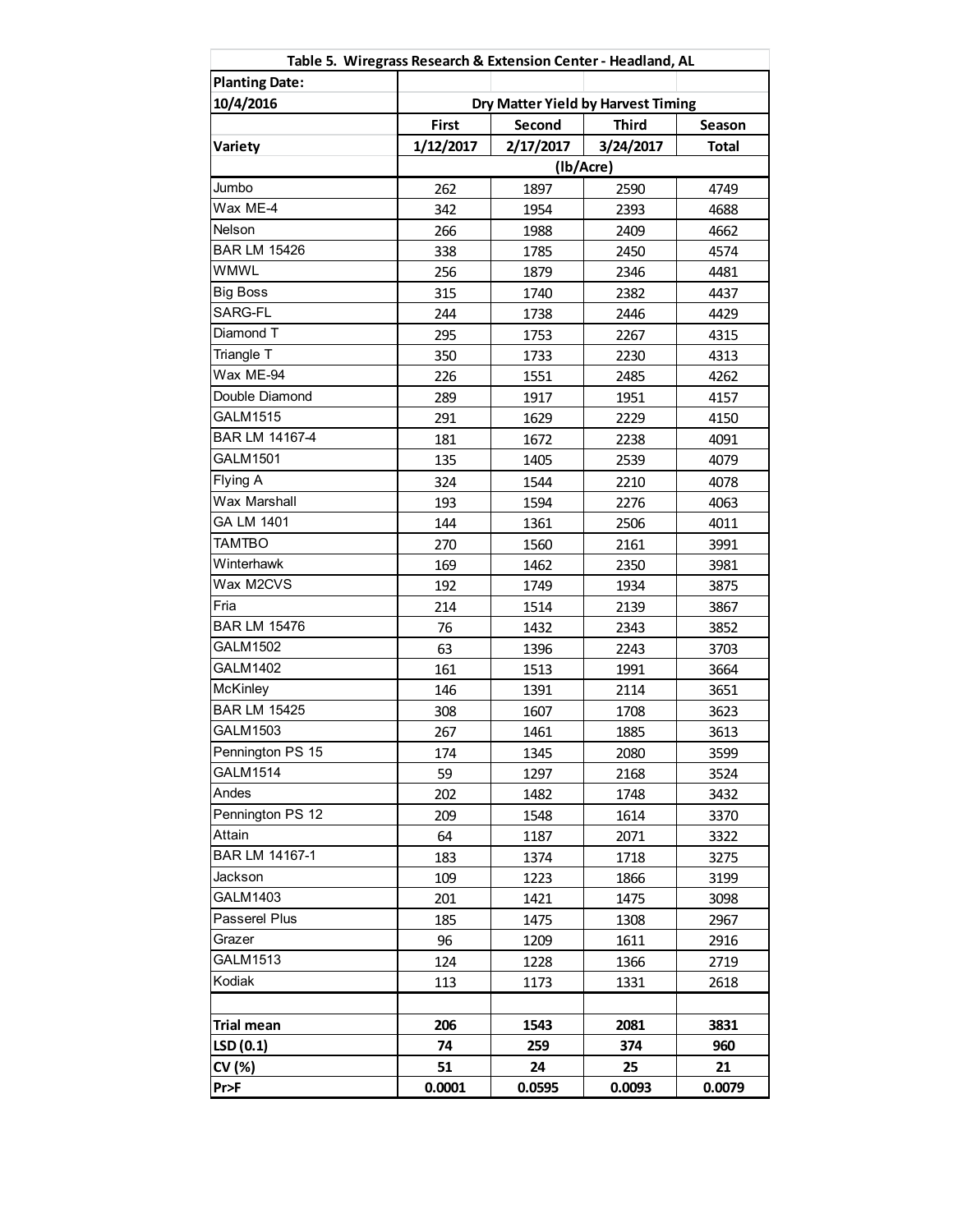|                                           |        | <b>Average Dry Matter Production*</b> |           |
|-------------------------------------------|--------|---------------------------------------|-----------|
|                                           |        |                                       |           |
|                                           | 1 year | 2 year                                | 3 year    |
| <b>Variety</b>                            | 2017   | 2016-2017                             | 2015-2016 |
|                                           |        | (lb/Acre)                             |           |
| <b>Nelson</b>                             | 6460   | 8157                                  | 8861      |
| Wax ME-4                                  | 6471   | 8009                                  | 8495      |
| <b>TAMTBO</b>                             | 6829   | 7822                                  | 8292      |
| Fria                                      | 5617   | 7428                                  | 8158      |
| Diamond T                                 | 6441   | 7531                                  | 8083      |
| <b>Big Boss</b>                           | 6497   | 7626                                  | 8060      |
| Wax ME-94                                 | 6096   | 7348                                  | 7988      |
| Flying A                                  | 6082   | 7322                                  | 7876      |
| Jackson                                   | 5879   | 6855                                  | 7861      |
| Winterhawk                                | 6138   | 7100                                  | 7844      |
| Attain                                    | 6245   | 7030                                  | 7804      |
| Passerel Plus                             | 6061   | 7085                                  | 7600      |
| Double Diamond**                          | 6715   | 7193                                  | 7564      |
| GALM1403                                  | 6018   | 6894                                  | 7492      |
| Triangle T***                             | 6244   | 6483                                  | 7304      |
| GA LM 1401                                | 5176   | 6548                                  | 7018      |
| Gulf (Local)                              | 3711   | 5688                                  | 6738      |
|                                           |        |                                       |           |
| * Ranking based on 3-year average.        |        |                                       |           |
| ** Was named TARX 10-1 in previous years  |        |                                       |           |
| *** Was named TARX 10-6 in previous years |        |                                       |           |

**Table 7. Plant Breeding Unit ‐ EV Smith Research & Extension Center ‐ Tallassee, AL There was no ryegrass date for 2016 at PBU, so there are no multi‐year averages to report this year.**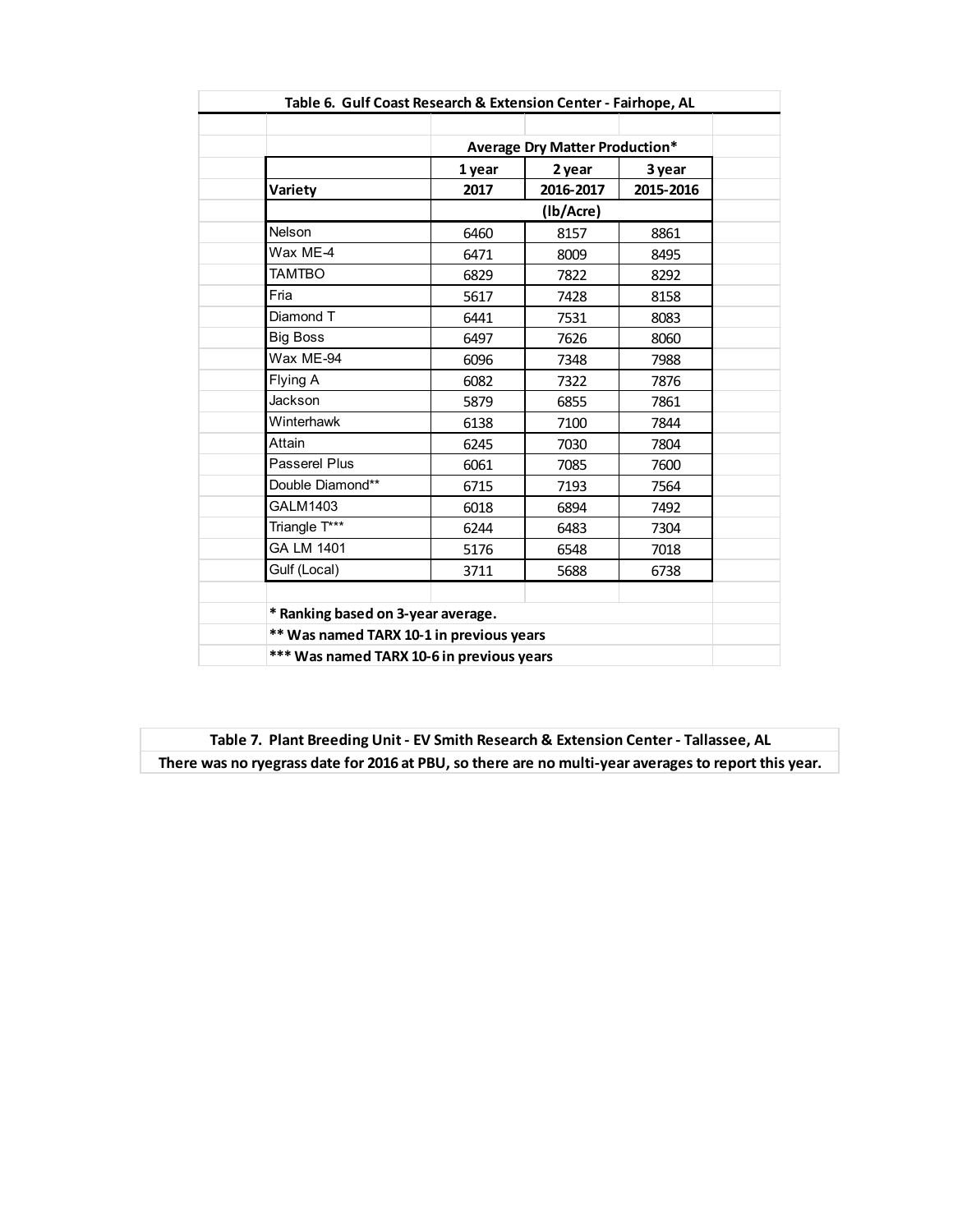|                                           |        | <b>Average Dry Matter Production*</b> |           |  |
|-------------------------------------------|--------|---------------------------------------|-----------|--|
|                                           | 1 year | 2 year                                | 3 year    |  |
| Variety                                   | 2017   | 2016-2017                             | 2015-2016 |  |
|                                           |        | (lb/Acre)                             |           |  |
| Wax ME-4                                  | 9649   | 8749                                  | 7800      |  |
| Jackson                                   | 9378   | 8413                                  | 7785      |  |
| Nelson                                    | 8991   | 8339                                  | 7404      |  |
| Passerel Plus                             | 8202   | 7762                                  | 7369      |  |
| <b>Big Boss</b>                           | 7995   | 7562                                  | 7343      |  |
| Wax ME-94                                 | 9477   | 8073                                  | 7273      |  |
| Diamond T                                 | 7941   | 7936                                  | 7245      |  |
| Fria                                      | 9259   | 8018                                  | 7228      |  |
| Attain                                    | 8015   | 7837                                  | 7219      |  |
| Triangle T***                             | 8573   | 7762                                  | 7144      |  |
| <b>TAMTBO</b>                             | 8359   | 7620                                  | 7142      |  |
| Winterhawk                                | 8400   | 7520                                  | 6849      |  |
| Gulf (Local)                              | 6535   | 7050                                  | 6701      |  |
| Flying A                                  | 7375   | 7025                                  | 6550      |  |
| Double Diamond**                          | 7325   | 6871                                  | 6313      |  |
|                                           |        |                                       |           |  |
| * Ranking based on 3-year average.        |        |                                       |           |  |
| ** Was named TARX 10-1 in previous years  |        |                                       |           |  |
| *** Was named TARX 10-6 in previous years |        |                                       |           |  |

| Table 9. Wiregrass Research & Extension Center - Headland, AL |        |                                       |           |  |
|---------------------------------------------------------------|--------|---------------------------------------|-----------|--|
|                                                               |        | <b>Average Dry Matter Production*</b> |           |  |
|                                                               | 1 year | 2 year                                | 3 year    |  |
| Variety                                                       | 2017   | 2016-2017                             | 2015-2016 |  |
|                                                               |        | (Ib/Acre)                             |           |  |
| <b>Big Boss</b>                                               | 4437   | 4882                                  | 5302      |  |
| Nelson                                                        | 4662   | 4910                                  | 5206      |  |
| Triangle T***                                                 | 4313   | 4580                                  | 5077      |  |
| Wax ME-4                                                      | 4688   | 4513                                  | 5054      |  |
| <b>TAMTBO</b>                                                 | 3991   | 4468                                  | 4994      |  |
| Diamond T                                                     | 4315   | 4509                                  | 4772      |  |
| Flying A                                                      | 4078   | 4225                                  | 4742      |  |
| Attain                                                        | 3322   | 4214                                  | 4704      |  |
| Wax ME-94                                                     | 4262   | 4177                                  | 4629      |  |
| Double Diamond**                                              | 4157   | 4295                                  | 4598      |  |
| Winterhawk                                                    | 3981   | 4086                                  | 4576      |  |
| Fria                                                          | 3867   | 3864                                  | 4506      |  |
| Jackson                                                       | 3199   | 3637                                  | 4293      |  |
| Passerel Plus                                                 | 2967   | 3504                                  | 4268      |  |
|                                                               |        |                                       |           |  |
| * Ranking based on 3-year average.                            |        |                                       |           |  |
| ** Was named TARX 10-1 in previous years                      |        |                                       |           |  |
| *** Was named TARX 10-6 in previous years                     |        |                                       |           |  |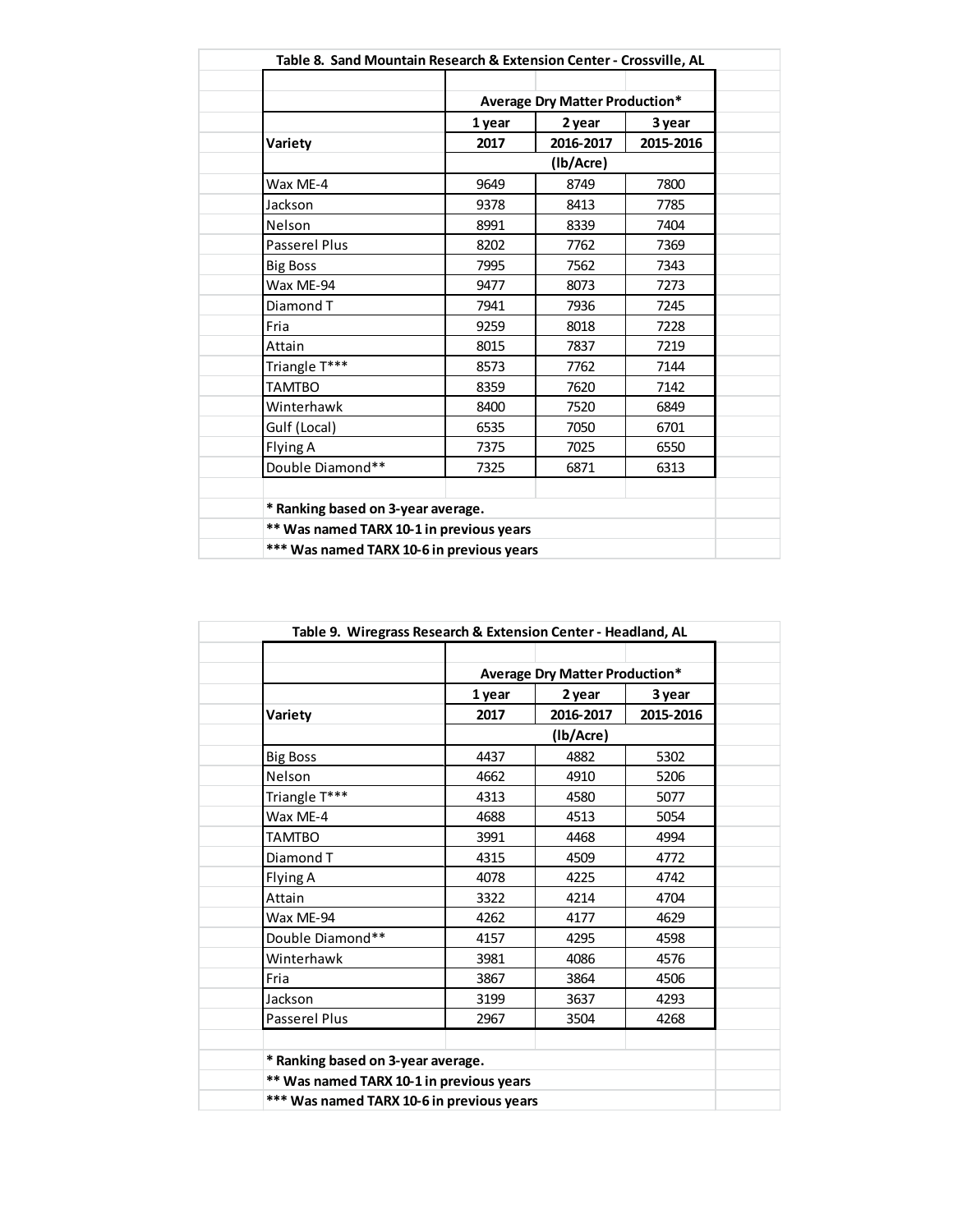|                       | Table 10. Gulf Coast Research & Extension Center - Fairhope, AL |          |                                    |          |              |
|-----------------------|-----------------------------------------------------------------|----------|------------------------------------|----------|--------------|
| <b>Planting Date:</b> |                                                                 |          |                                    |          |              |
| 10/7/2016             |                                                                 |          | Dry Matter Yield by Harvest Timing |          |              |
|                       | 1st cut                                                         | 2nd cut  | 3rd cut                            | 4th cut  | Season       |
| Variety               | 1/31/2017                                                       | 3/2/2017 | 3/30/2017                          | 5/3/2017 | <b>Total</b> |
|                       |                                                                 |          | (% of total)                       |          |              |
| <b>TAMTBO</b>         | 13                                                              | 23       | 29                                 | 35       | 100          |
| Double Diamond        | 16                                                              | 23       | 27                                 | 35       | 100          |
| Jumbo                 | 16                                                              | 23       | 28                                 | 32       | 100          |
| <b>Big Boss</b>       | 14                                                              | 24       | 28                                 | 34       | 100          |
| Wax ME-4              | 14                                                              | 25       | 29                                 | 32       | 100          |
| Nelson                | 16                                                              | 23       | 28                                 | 34       | 100          |
| Diamond T             | 14                                                              | 25       | 28                                 | 33       | 100          |
| Pennington PS 15      | 17                                                              | 23       | 28                                 | 32       | 100          |
| <b>BAR LM 15426</b>   | 15                                                              | 23       | 29                                 | 33       | 100          |
| <b>BAR LM 15425</b>   | 17                                                              | 23       | 28                                 | 33       | 100          |
| GALM1515              | 12                                                              | 21       | 33                                 | 34       | 100          |
| Wax Marshall          | 17                                                              | 23       | 29                                 | 31       | 100          |
| Attain                | 16                                                              | 22       | 29                                 | 33       | 100          |
| Triangle T            | 15                                                              | 22       | 28                                 | 35       | 100          |
| BAR LM 14167-4        | 19                                                              | 21       | 26                                 | 33       | 100          |
| McKinley              | 15                                                              | 19       | 30                                 | 36       | 100          |
| <b>WMWL</b>           | 17                                                              | 24       | 29                                 | 31       | 100          |
| <b>BAR LM 15476</b>   | 13                                                              | 21       | 32                                 | 35       | 100          |
| Winterhawk            | 15                                                              | 23       | 31                                 | 31       | 100          |
| Wax ME-94             | 14                                                              | 23       | 30                                 | 34       | 100          |
| GALM1503              | 15                                                              | 22       | 29                                 | 34       | 100          |
| Flying A              | 17                                                              | 23       | 29                                 | 31       | 100          |
| Passerel Plus         | 15                                                              | 22       | 29                                 | 34       | 100          |
| SARG-FL               | 15                                                              | 23       | 30                                 | 33       | 100          |
| GALM1501              | 14                                                              | 22       | 31                                 | 33       | 100          |
| GALM1403              | 15                                                              | 23       | 29                                 | 33       | 100          |
| Pennington PS 12      | 16                                                              | 22       | 26                                 | 36       | 100          |
| BAR LM 14167-1        | 16                                                              | 21       | 29                                 | 34       | 100          |
| Jackson               | 14                                                              | 26       | 31                                 | 29       | 100          |
| Wax M2CVS             | 14                                                              | 25       | 27                                 | 33       | 100          |
| <b>GALM1514</b>       | 13                                                              | 21       | 33                                 | 34       | 100          |
| <b>GALM1513</b>       | 14                                                              | 23       | 28                                 | 35       | 100          |
| Kodiak                | 18                                                              | 21       | 29                                 | 32       | 100          |
| <b>GALM1502</b>       | 17                                                              | 21       | 28                                 | 34       | 100          |
| Andes                 | 15                                                              | 22       | 30                                 | 34       | 100          |
| GALM1402              | 16                                                              | 22       | 29                                 | 33       | 100          |
| Fria                  | 16                                                              | 23       | 30                                 | 31       | 100          |
| Grazer                | 13                                                              | 19       | 29                                 | 39       | 100          |
| GA LM 1401            | 17                                                              | 20       | 32                                 | 30       | 100          |
| Gulf (Local)          | 19                                                              | 20       | 26                                 | 35       | 100          |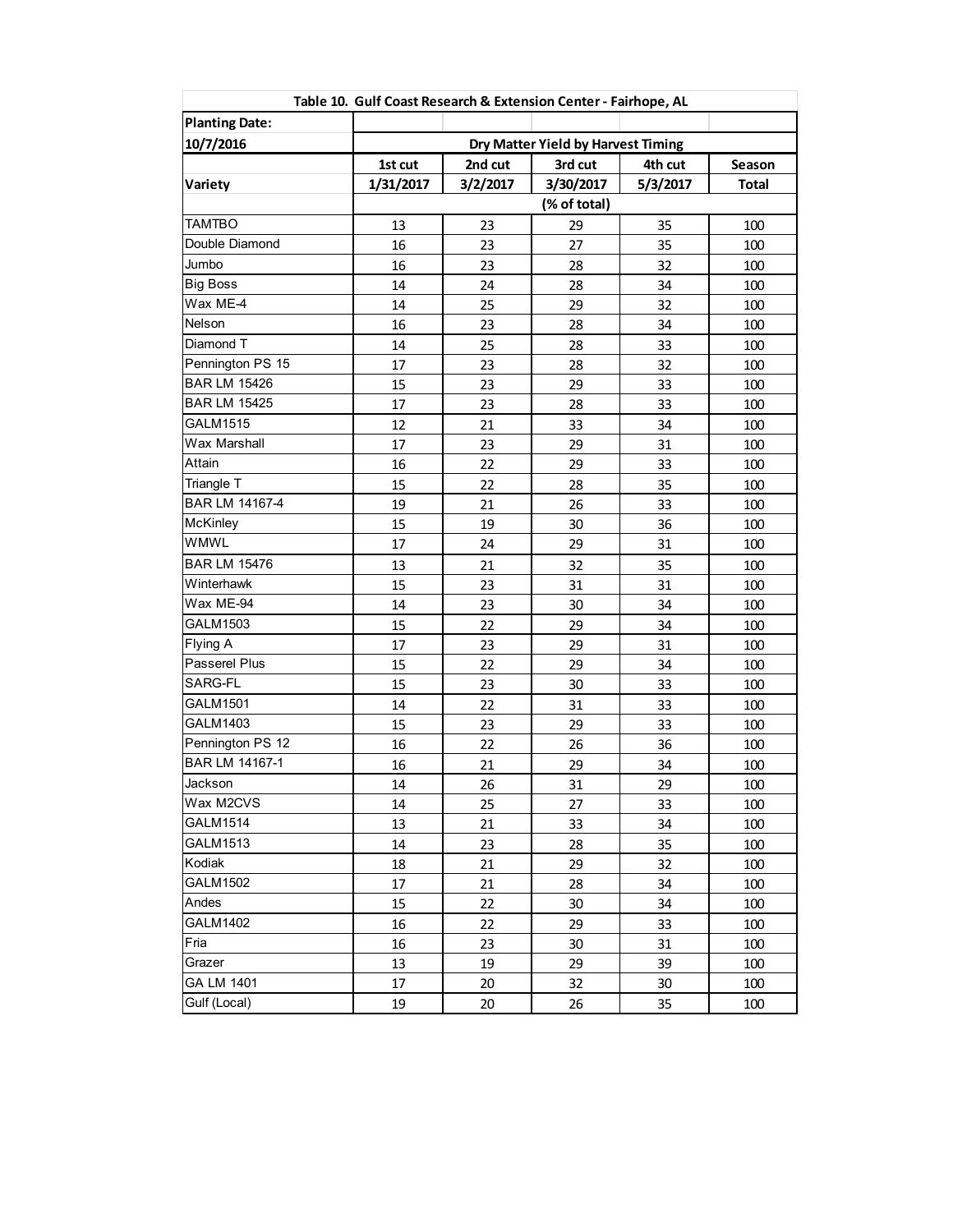|                       | Table 11. Plant Breeding Unit - EV Smith Research & Extension Center - Tallassee, AL |                  |                                    |           |              |
|-----------------------|--------------------------------------------------------------------------------------|------------------|------------------------------------|-----------|--------------|
| <b>Planting Date:</b> |                                                                                      |                  |                                    |           |              |
| 10/17/2016            |                                                                                      |                  | Dry Matter Yield by Harvest Timing |           |              |
|                       | First                                                                                | Second           | <b>Third</b>                       | Fourth    | Season       |
| Variety               | 1/12/2017                                                                            | 2/1/2017         | 3/6/2017                           | 4/10/2017 | <b>Total</b> |
|                       |                                                                                      |                  | (% of total)                       |           |              |
| Wax ME-4              | $\overline{7}$                                                                       | 5                | 44                                 | 44        | 100          |
| Triangle T            | 7                                                                                    | 9                | 38                                 | 45        | 100          |
| GALM1502              | $\overline{2}$                                                                       | $\overline{4}$   | 40                                 | 53        | 100          |
| GALM1403              | 4                                                                                    | 8                | 48                                 | 41        | 100          |
| Fria                  | 4                                                                                    | $\overline{7}$   | 45                                 | 43        | 100          |
| Passerel Plus         | 3                                                                                    | 8                | 32                                 | 57        | 100          |
| <b>BAR LM 15425</b>   | $\overline{7}$                                                                       | 14               | 37                                 | 42        | 100          |
| GALM1501              | 5                                                                                    | 5                | 48                                 | 42        | 100          |
| Winterhawk            | 3                                                                                    | $\overline{4}$   | 48                                 | 44        | 100          |
| GA LM 1401            | 3                                                                                    | 5                | 51                                 | 42        | 100          |
| <b>TAMTBO</b>         | $\overline{\mathbf{4}}$                                                              | $\overline{7}$   | 40                                 | 48        | 100          |
| SARG-FL               | 5                                                                                    | 5                | 52                                 | 38        | 100          |
| <b>BAR LM 15426</b>   | 5                                                                                    | 14               | 40                                 | 41        | 100          |
| <b>GALM1402</b>       | $\overline{\mathbf{3}}$                                                              | $\boldsymbol{6}$ | 43                                 | 48        | 100          |
| WMWL                  | $\overline{\mathbf{3}}$                                                              | 11               | 26                                 | 61        | 100          |
| GALM1515              | $\overline{\mathbf{5}}$                                                              | 12               | 39                                 | 45        | 100          |
| Double Diamond        | 5                                                                                    | 11               | 43                                 | 41        | 100          |
| Kodiak                | 6                                                                                    | 6                | 36                                 | 51        | 100          |
| BAR LM 14167-4        | 4                                                                                    | 9                | 33                                 | 54        | 100          |
| Nelson                | 6                                                                                    | 10               | 51                                 | 33        | 100          |
| GALM1513              | 4                                                                                    | 7                | 40                                 | 49        | 100          |
| BAR LM 14167-1        | $\overline{2}$                                                                       | $\boldsymbol{6}$ | 44                                 | 47        | 100          |
| GALM1503              | 5                                                                                    | 9                | 38                                 | 48        | 100          |
| Wax ME-94             | 3                                                                                    | $\overline{7}$   | 44                                 | 46        | 100          |
| Diamond T             | 6                                                                                    | 10               | 48                                 | 36        | 100          |
| McKinley              | $\pmb{4}$                                                                            | 8                | 40                                 | 48        | 100          |
| Jackson               | 3                                                                                    | 9                | 40                                 | 48        | 100          |
| Pennington PS 15      | $\boldsymbol{6}$                                                                     | 8                | 42                                 | 44        | 100          |
| <b>BAR LM 15476</b>   | 3                                                                                    | 10               | 40                                 | 47        | 100          |
| Jumbo                 | 6                                                                                    | 11               | 49                                 | 34        | 100          |
| Andes                 | 4                                                                                    | 8                | 44                                 | 43        | 100          |
| Pennington PS 12      | $\overline{7}$                                                                       | 17               | 37                                 | 39        | 100          |
| Flying A              | 6                                                                                    | 14               | 43                                 | 37        | 100          |
| <b>Big Boss</b>       | 6                                                                                    | 14               | 45                                 | 35        | 100          |
| Attain                | $\overline{7}$                                                                       | 12               | 37                                 | 44        | 100          |
| Wax Marshall          | 6                                                                                    | $\overline{7}$   | 45                                 | 42        | 100          |
| Grazer                | 3                                                                                    | 8                | 35                                 | 54        | 100          |
| Gulf (Local)          | $\overline{2}$                                                                       | 4                | 27                                 | 67        | 100          |
| Wax M2CVS             | 4                                                                                    | 9                | 42                                 | 44        | 100          |
| GALM1514              | $\overline{\mathbf{4}}$                                                              | 14               | 40                                 | 43        | 100          |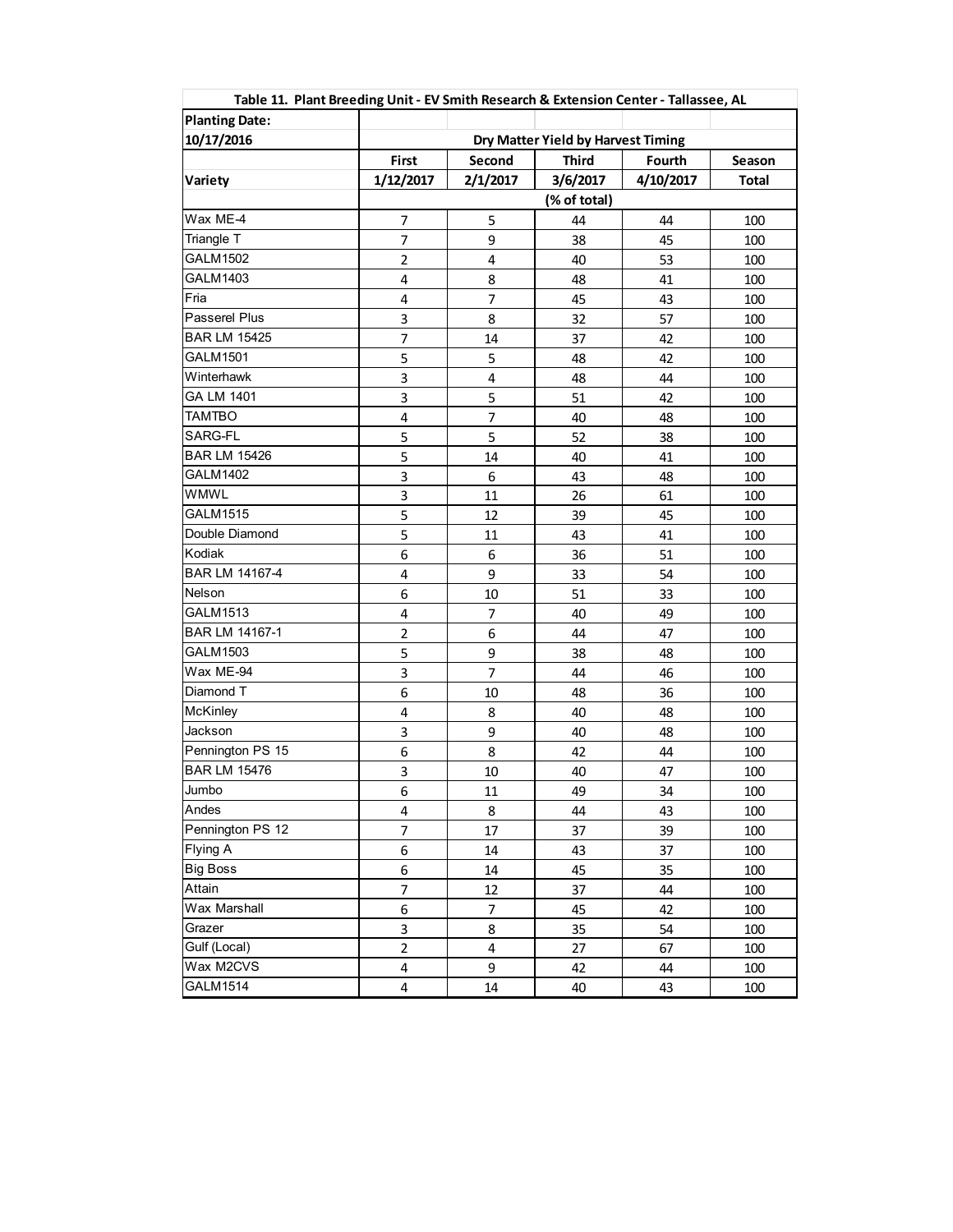| <b>Planting Date:</b> |           |                                    |              |  |  |
|-----------------------|-----------|------------------------------------|--------------|--|--|
| 11/22/2016            |           | Dry Matter Yield by Harvest Timing |              |  |  |
|                       | 1st cut   | 2nd cut                            | Season       |  |  |
| Variety               | 4/10/2017 | 5/3/2017                           | <b>Total</b> |  |  |
|                       |           | (% of total)                       |              |  |  |
| Wax M2CVS             | 44        | 56                                 | 100          |  |  |
| Wax ME-4              | 30        | 70                                 | 100          |  |  |
| <b>WMWL</b>           | 32        | 68                                 | 100          |  |  |
| Wax ME-94             | 32        | 68                                 | 100          |  |  |
| Jackson               | 23        | 77                                 | 100          |  |  |
| Fria                  | 30        | 70                                 | 100          |  |  |
| <b>GALM1402</b>       | 28        | 72                                 | 100          |  |  |
| Pennington PS 15      | 35        | 65                                 | 100          |  |  |
| Nelson                | 38        | 62                                 | 100          |  |  |
| <b>GALM1503</b>       | 33        | 67                                 | 100          |  |  |
| <b>BAR LM 15476</b>   | 38        | 62                                 | 100          |  |  |
| GALM1403              | 30        | 70                                 | 100          |  |  |
| SARG-FL               | 36        | 64                                 | 100          |  |  |
| Wax Marshall          | 28        | 72                                 | 100          |  |  |
| Kodiak                | 35        | 65                                 | 100          |  |  |
| <b>BAR LM 15425</b>   | 39        | 61                                 | 100          |  |  |
| Triangle T            | 33        | 67                                 | 100          |  |  |
| <b>McKinley</b>       | 32        | 68                                 | 100          |  |  |
| <b>GALM1515</b>       | 34        | 66                                 | 100          |  |  |
| Winterhawk            | 27        | 73                                 | 100          |  |  |
| <b>TAMTBO</b>         | 35        | 65                                 | 100          |  |  |
| Pennington PS 12      | 35        | 65                                 | 100          |  |  |
| <b>GALM1513</b>       | 32        | 68                                 | 100          |  |  |
| Passerel Plus         | 27        | 73                                 | 100          |  |  |
| Grazer                | 24        | 76                                 | 100          |  |  |
| Attain                | 37        | 63                                 | 100          |  |  |
| Andes                 | 31        | 69                                 | 100          |  |  |
| <b>Big Boss</b>       | 36        | 64                                 | 100          |  |  |
| Diamond T             | 35        | 65                                 | 100          |  |  |
| Jumbo                 | 32        | 68                                 | 100          |  |  |
| BAR LM 14167-4        | 33        | 67                                 | 100          |  |  |
| <b>GALM1514</b>       | 34        | 66                                 | 100          |  |  |
| <b>BAR LM 15426</b>   | 31        | 69                                 | 100          |  |  |
| <b>GALM1502</b>       | 37        | 63                                 | 100          |  |  |
| <b>GALM1501</b>       | 38        | 62                                 | 100          |  |  |
| Flying A              | 38        | 62                                 | 100          |  |  |
| Double Diamond        | 35        | 65                                 | 100          |  |  |
| BAR LM 14167-1        | 36        | 64                                 | 100          |  |  |
| Gulf (Local)          | 35        | 65                                 | 100          |  |  |
| GA LM 1401            | 32        | 68                                 | 100          |  |  |
|                       |           |                                    |              |  |  |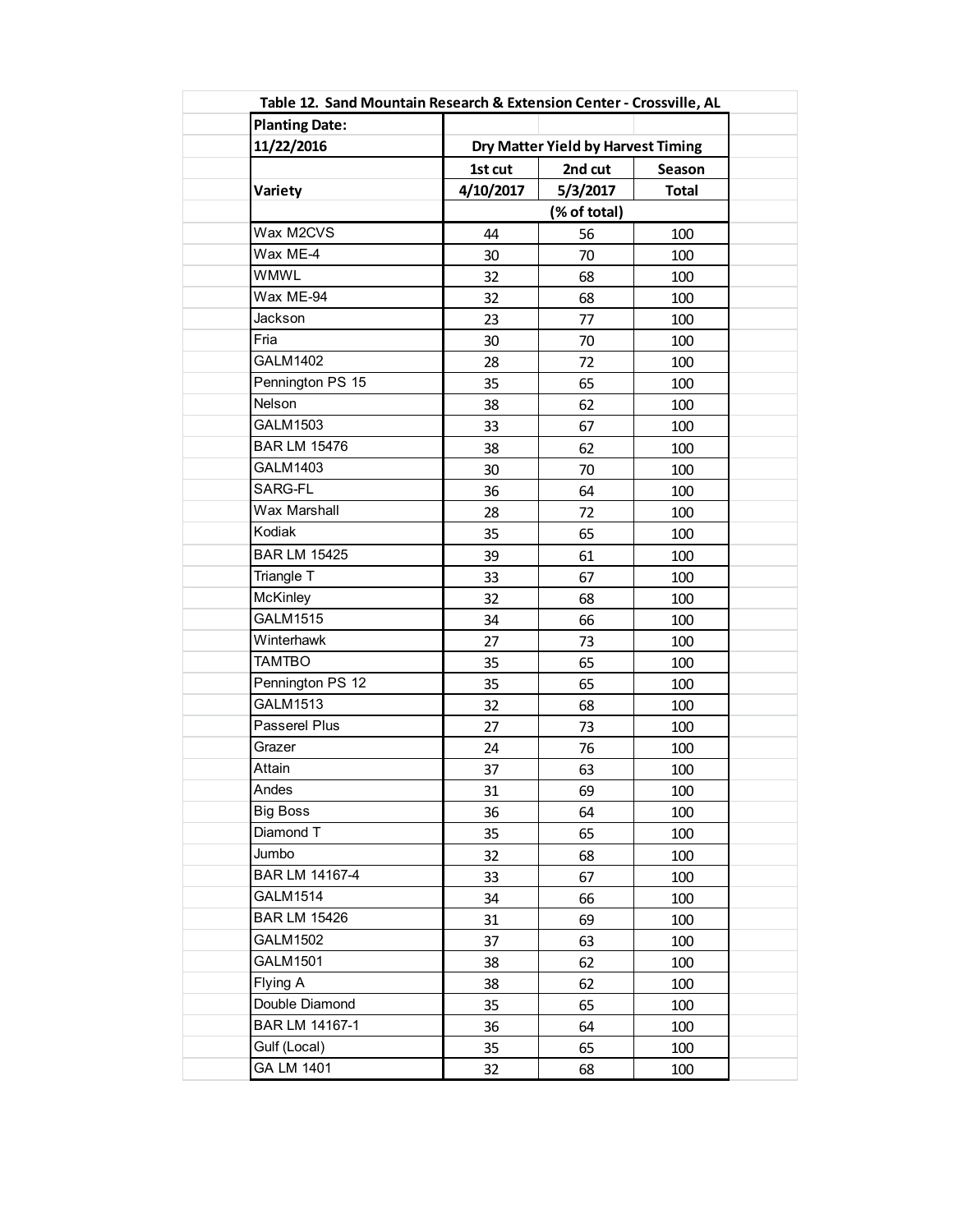| <b>Planting Date:</b> |                                    |           |           |              |
|-----------------------|------------------------------------|-----------|-----------|--------------|
| 10/4/2016<br>Variety  | Dry Matter Yield by Harvest Timing |           |           |              |
|                       | 1st cut                            | 2nd cut   | 3rd cut   | Season       |
|                       | 1/12/2017                          | 2/17/2017 | 3/24/2017 | <b>Total</b> |
|                       | (% of total)                       |           |           |              |
| Jumbo                 | 6                                  | 40        | 55        | 100          |
| Wax ME-4              | $\overline{7}$                     | 42        | 51        | 100          |
| Nelson                | $\boldsymbol{6}$                   | 43        | 52        | 100          |
| <b>BAR LM 15426</b>   | $\overline{7}$                     | 39        | 54        | 100          |
| <b>WMWL</b>           | $\boldsymbol{6}$                   | 42        | 52        | 100          |
| <b>Big Boss</b>       | $\overline{7}$                     | 39        | 54        | 100          |
| SARG-FL               | $\boldsymbol{6}$                   | 39        | 55        | 100          |
| Diamond T             | $\overline{7}$                     | 41        | 53        | 100          |
| Triangle T            | 8                                  | 40        | 52        | 100          |
| Wax ME-94             | 5                                  | 36        | 58        | 100          |
| Double Diamond        | $\overline{7}$                     | 46        | 47        | 100          |
| <b>GALM1515</b>       | $\overline{7}$                     | 39        | 54        | 100          |
| BAR LM 14167-4        | $\overline{\mathbf{4}}$            | 41        | 55        | 100          |
| GALM1501              | $\overline{\mathbf{3}}$            | 34        | 62        | 100          |
| Flying A              | 8                                  | 38        | 54        | 100          |
| Wax Marshall          | 5                                  | 39        | 56        | 100          |
| GA LM 1401            | $\pmb{4}$                          | 34        | 62        | 100          |
| <b>TAMTBO</b>         | $\overline{7}$                     | 39        | 54        | 100          |
| Winterhawk            | $\overline{4}$                     | 37        | 59        | 100          |
| Wax M2CVS             | 5                                  | 45        | 50        | 100          |
| Fria                  | 6                                  | 39        | 55        | 100          |
| <b>BAR LM 15476</b>   | $\mathbf 2$                        | 37        | 61        | 100          |
| <b>GALM1502</b>       | $\overline{2}$                     | 38        | 61        | 100          |
| <b>GALM1402</b>       | $\pmb{4}$                          | 41        | 54        | 100          |
| McKinley              | $\pmb{4}$                          | 38        | 58        | 100          |
| <b>BAR LM 15425</b>   | 8                                  | 44        | 47        | 100          |
| GALM1503              | $\overline{7}$                     | 40        | 52        | 100          |
| Pennington PS 15      | 5                                  | 37        | 58        | 100          |
| <b>GALM1514</b>       | $\overline{2}$                     | 37        | 62        | 100          |
| Andes                 | 6                                  | 43        | 51        | 100          |
| Pennington PS 12      | 6                                  | 46        | 48        | 100          |
| Attain                | $\overline{2}$                     | 36        | 62        | 100          |
| BAR LM 14167-1        | 6                                  | 42        | 52        | 100          |
| Jackson               | 3                                  | 38        | 58        | 100          |
| GALM1403              | $\overline{7}$                     | 46        | 48        | 100          |
| Passerel Plus         | 6                                  | 50        | 44        | 100          |
| Grazer                | 3                                  | 41        | 55        | 100          |
| GALM1513              | 5                                  | 45        | 50        | 100          |
| Kodiak                | 4                                  | 45        | 51        | 100          |